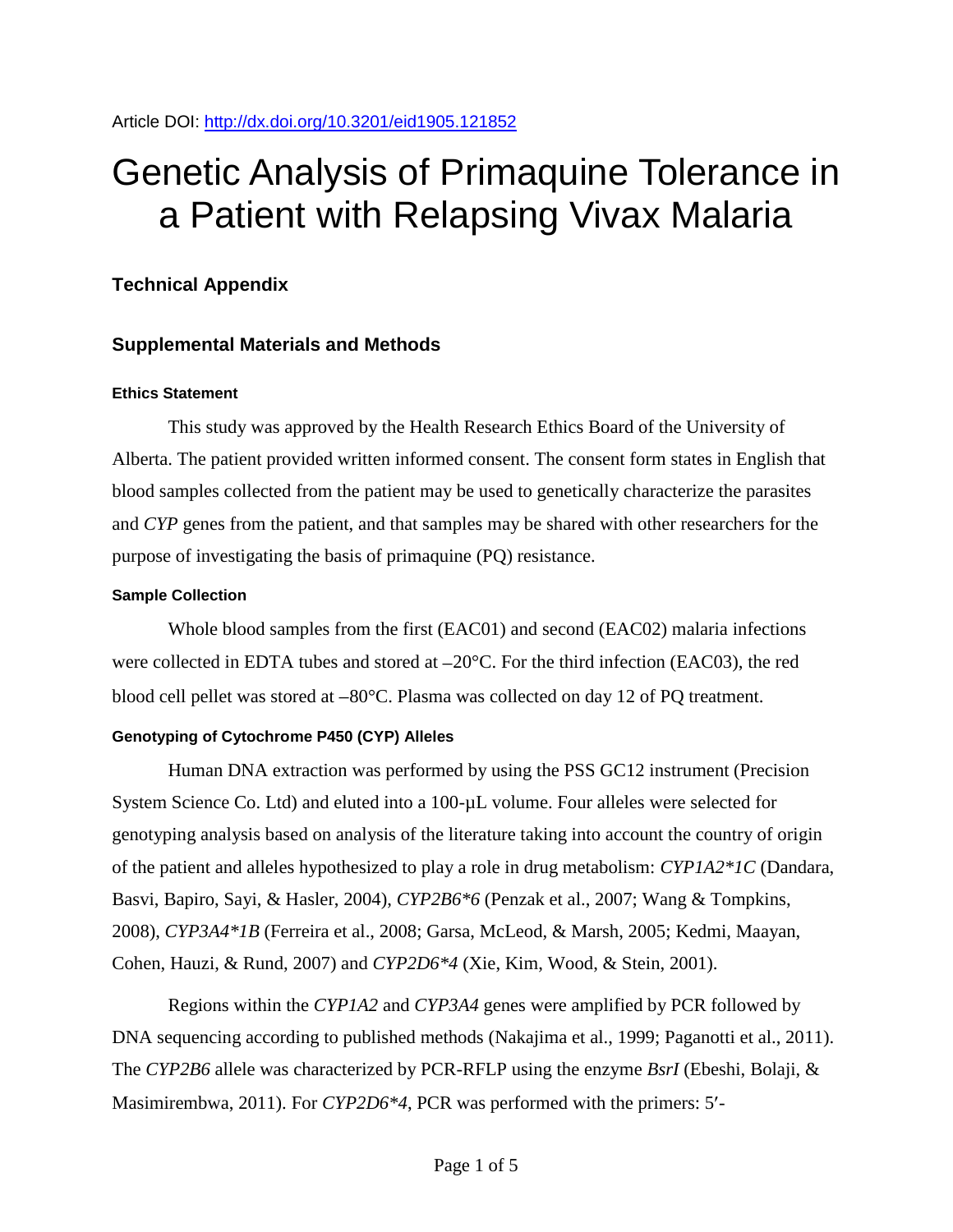CAAGAAGTCGCTGGAGCAGT-3' (forward) and 5'-GAGGGTCGTCGTACTCGAAG-3' (reverse) and the following PCR conditions: 94°C for 3 min, 30 cycles of 94°C for 30s, 60°C for 30s, 72°C for 30s, and a final extension step at 72°C for 10 min. PCR products were digested with *Eco*RII and *MvaI* analyzed by RFLP. These enzymes will digest the PCR product when there is a guanine at position 1934 but not when there is an adenine, which corresponds to the *CYP2D6\*4* allele. The presence of the mutant allele was further confirmed by direct sequencing of the PCR product.

#### **Parasite Genotyping**

For the three parasite samples (EAC01-EAC03), bulk genomic DNA was isolated from frozen whole blood samples using the DNeasy Blood and Tissue kit (Qiagen) as per the manufacturer's instructions. Whole genome capture of parasite DNA for the three samples was performed as described previously (Bright et al., 2012). Captured DNA was paired-end sequenced on an Illumina HiSeq 2000 for 101 bp per read plus one 7-bp index read using Illumina v.3 chemistry. Data for each sample sequenced in this study is available in the NCBI Sequence Read Archive [SRA057904]. Fastq files obtained from sequencing were aligned to the Sal1 reference using BWA (v. 0.5.9) (Li & Durbin, 2009). Aligned reads were cleaned and analyzed by using Picard (v. 1.51) and GATK (v. 1.6+) (DePristo et al., 2011). 55,517 high confidence SNVs were genotyped in all three samples using GATK (Bright et al., submitted). Heterozygous SNV calls were excluded from downstream analysis.

#### **Measurement of Drug Levels**

Plasma concentrations of PQ and its major metabolite, carboxy-primaquine (CPQ), were measured with a newly developed stereoselective bioanalytical method (Hanpithakpong et al., manuscript in preparation). In summary, the method used solid-phase extraction followed by liquid chromatography coupled to tandem mass spectrometry. Triplicates of 3 quality control samples were analyzed in the same batch to ensure that accuracy and precision were acceptable according to United States Food and Drug Administration (FDA) standards (FDA Guidance for Industry–Bioanalytical Method Validation). Measured drug concentrations were compared to simulated concentration-time profiles based on literature values for pharmacokinetic parameters in healthy male volunteers (Binh et al., 2009; Cuong et al., 2006; Elmes, Bennett, Abdalla, Carthew, & Edstein, 2006; Fletcher et al., 1981; Mihaly et al., 1985; Mihaly, Ward, Edwards,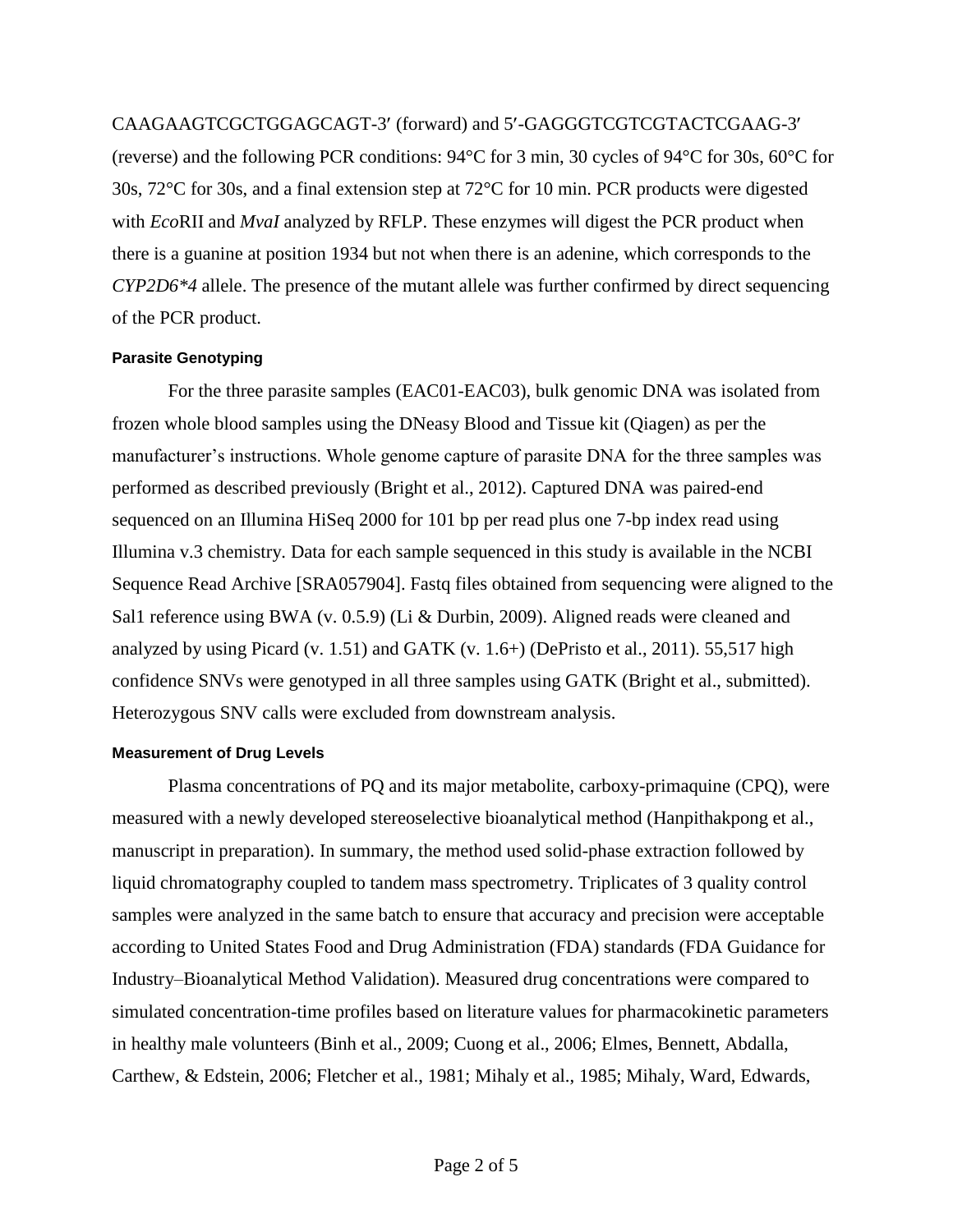Orme, & Breckenridge, 1984) and male patients with vivax malaria (Bangchang, Songsaeng, Thanavibul, Choroenlarp, & Karbwang, 1994.; Bhatia et al., 1986; Kim et al., 2004).

#### **References**

- Bangchang KN, Songsaeng W, Thanavibul A, Choroenlarp P, Karbwang J. Pharmacokinetics of primaquine in G6PD deficient and G6PD normal patients with vivax malaria. Trans R Soc Med Hyg. 1994;88:220–2.. http://www.ncbi.nlm.nih.gov/pubmed/8036681
- Bhatia SC, Saraph YS, Revankar SN, Doshi KJ, Bharucha ED, Desai ND, et al. Pharmacokinetics of primaquine in patients with *P. vivax* malaria. Eur J Clin Pharmacol. 1986;31:205–10. [PubMed](http://www.ncbi.nlm.nih.gov/entrez/query.fcgi?cmd=Retrieve&db=PubMed&list_uids=3542534&dopt=Abstract) <http://dx.doi.org/10.1007/BF00606660>
- Binh VQ, Chinh NT, Thanh NX, Cuong BT, Quang NN, Dai B, et al. Sex affects the steady-state pharmacokinetics of primaquine but not doxycycline in healthy subjects. Am J Trop Med Hyg. 2009;81:747–53.. [PubMed](http://www.ncbi.nlm.nih.gov/entrez/query.fcgi?cmd=Retrieve&db=PubMed&list_uids=19861604&dopt=Abstract) <http://dx.doi.org/10.4269/ajtmh.2009.09-0214>
- Bright AT, Tewhey R, Abeles S, Chuquiyauri R, Llanos-Cuentas A, Ferreira MU, et al. Whole genome sequencing analysis of *Plasmodium vivax* using whole genome capture. BMC Genomics. 2012;13:262. [PubMed](http://www.ncbi.nlm.nih.gov/entrez/query.fcgi?cmd=Retrieve&db=PubMed&list_uids=22721170&dopt=Abstract) <http://dx.doi.org/10.1186/1471-2164-13-262>
- Cuong BT, Binh VQ, Dai B, Duy DN, Lovell CM, Rieckmann KH, et al. Does gender, food or grapefruit juice alter the pharmacokinetics of primaquine in healthy subjects? Br J Clin Pharmacol. 2006;61:682–9. [PubMed](http://www.ncbi.nlm.nih.gov/entrez/query.fcgi?cmd=Retrieve&db=PubMed&list_uids=16722829&dopt=Abstract) <http://dx.doi.org/10.1111/j.1365-2125.2006.02601.x>
- Dandara C, Basvi PT, Bapiro TE, Sayi J, Hasler JA. Frequency of  $-163$  C>A and 63 C>G single nucleotide polymorphism of cytochrome P450 1A2 in two African populations. Clin Chem Lab Med. 2004;42:939–41. [PubMed](http://www.ncbi.nlm.nih.gov/entrez/query.fcgi?cmd=Retrieve&db=PubMed&list_uids=15387446&dopt=Abstract) <http://dx.doi.org/10.1515/CCLM.2004.152>
- DePristo MA, Banks E, Poplin R, Garimella KV, Maguire JR, Hartl C, et al. A framework for variation discovery and genotyping using next-generation DNA sequencing data. Nat Genet. 2011;43:491– 8. [PubMed](http://www.ncbi.nlm.nih.gov/entrez/query.fcgi?cmd=Retrieve&db=PubMed&list_uids=21478889&dopt=Abstract) <http://dx.doi.org/10.1038/ng.806>
- Ebeshi BU, Bolaji OO, Masimirembwa CM. Allele and genotype frequencies of cytochrome P450 2B6 and 2C19 genetic polymorphisms in the Nigerian populations: possible implications on antiretroviral and anti-malarial therapy. International Journal of Medicine and Medical Sciences. 2011;3:193–200.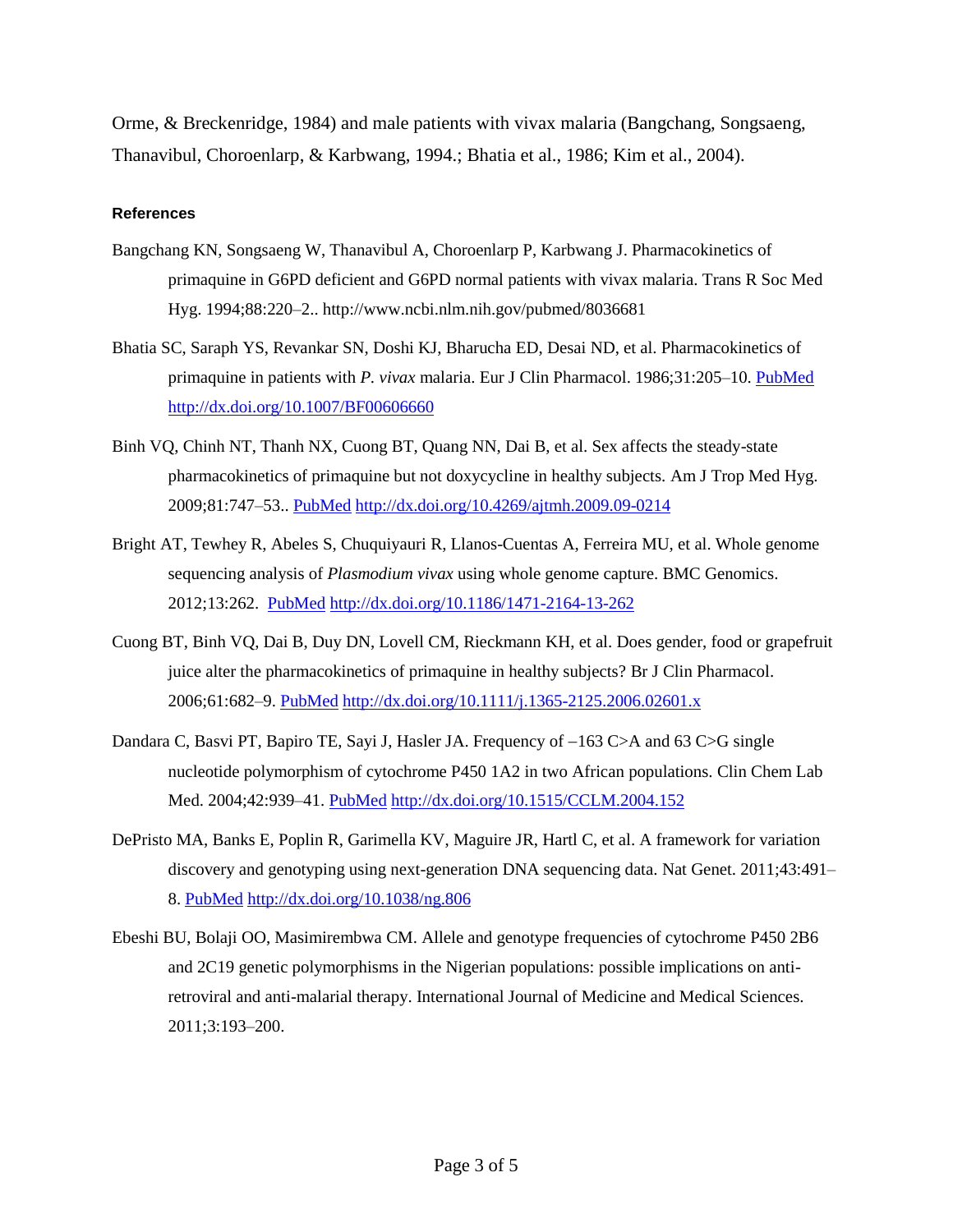- Elmes NJ, Bennett SM, Abdalla H, Carthew TL, Edstein MD. Lack of sex effect on the pharmacokinetics of primaquine. Am J Trop Med Hyg. 2006;74:951–2. http://www.ncbi.nlm.nih.gov/pubmed/16760502 [PubMed](http://www.ncbi.nlm.nih.gov/entrez/query.fcgi?cmd=Retrieve&db=PubMed&list_uids=16760502&dopt=Abstract)
- Ferreira PE, Veiga MI, Cavaco I, Martins JP, Andersson B, Mushin S, et al. Polymorphism of antimalaria drug metabolizing, nuclear receptor, and drug transport genes among malaria patients in Zanzibar, East Africa. Ther Drug Monit. 2008;30:10–5. [PubMed](file://cdc/project/CCID_NCPDCID_DEISS_EIDJ/EID%20Production/Editorial/EDITING/Carol/May13/%20PubMed) <http://dx.doi.org/10.1097/FTD.0b013e31815e93c6>
- Fletcher KA, Evans DA, Gilles HM, Greaves J, Bunnag D, Harinasuta T. Studies on the pharmacokinetics of primaquine. Bull World Health Organ. 1981;59:407–12. http://www.pubmedcentral.nih.gov/articlerender.fcgi?artid=2396059&tool=pmcentrez&rendertyp e=abstract. [PubMed](http://www.ncbi.nlm.nih.gov/entrez/query.fcgi?cmd=Retrieve&db=PubMed&list_uids=6976848&dopt=Abstract)
- Garsa AA, McLeod HL, Marsh S. CYP3A4 and CYP3A5 genotyping by pyrosequencing. BMC Med Genet. 2005;6:19. [PubMed](http://www.ncbi.nlm.nih.gov/entrez/query.fcgi?cmd=Retrieve&db=PubMed&list_uids=15882469&dopt=Abstract) <http://dx.doi.org/10.1186/1471-2350-6-19>
- Kedmi M, Maayan S, Cohen SB, Hauzi M, Rund D. MDR1 and CYP3A4 polymorphisms are associated with HIV seropositivity in Israeli patients but do not influence the course of HIV disease. AIDS Patient Care STDS. 2007;21:653–8. [PubMed](http://www.ncbi.nlm.nih.gov/entrez/query.fcgi?cmd=Retrieve&db=PubMed&list_uids=17919092&dopt=Abstract) <http://dx.doi.org/10.1089/apc.2006.0148>
- Kim Y-R, Kuh H-J, Kim M-Y, Kim Y-S, Chung W-C, Kim S-I, et al. Pharmacokinetics of primaquine and carboxyprimaquine in Korean patients with vivax malaria. Arch Pharm Res. 2004;27:576–80. http://www.ncbi.nlm.nih.gov/pubmed/15202566 [PubMed](http://www.ncbi.nlm.nih.gov/entrez/query.fcgi?cmd=Retrieve&db=PubMed&list_uids=15202566&dopt=Abstract) <http://dx.doi.org/10.1007/BF02980134>
- Li H, Durbin R. Fast and accurate short read alignment with Burrows-Wheeler transform. Bioinformatics. 2009;25:1754–60. [PubMed](http://www.ncbi.nlm.nih.gov/entrez/query.fcgi?cmd=Retrieve&db=PubMed&list_uids=19451168&dopt=Abstract) <http://dx.doi.org/10.1093/bioinformatics/btp324>
- Mihaly GW, Ward SA, Edwards G, Orme ML, Breckenridge AM. Pharmacokinetics of primaquine in man: identification of the carboxylic acid derivative as a major plasma metabolite. Br J Clin Pharmacol. 1984;17:441–6. http://www.pubmedcentral.nih.gov/articlerender.fcgi?artid=1463409&tool=pmcentrez&rendertyp e=abstract [PubMed](http://www.ncbi.nlm.nih.gov/entrez/query.fcgi?cmd=Retrieve&db=PubMed&list_uids=6721990&dopt=Abstract) <http://dx.doi.org/10.1111/j.1365-2125.1984.tb02369.x>
- Mihaly GW, Ward SA, Edwards G, Nicholl DD, Orme ML, Breckenridge AM. Pharmacokinetics of primaquine in man. I. Studies of the absolute bioavailability and effects of dose size. Br J Clin Pharmacol. 1985;19:745–50.

http://www.pubmedcentral.nih.gov/articlerender.fcgi?artid=1463857&tool=pmcentrez&rendertyp e=abstract. [PubMed](http://www.ncbi.nlm.nih.gov/entrez/query.fcgi?cmd=Retrieve&db=PubMed&list_uids=4027117&dopt=Abstract) <http://dx.doi.org/10.1111/j.1365-2125.1985.tb02709.x>